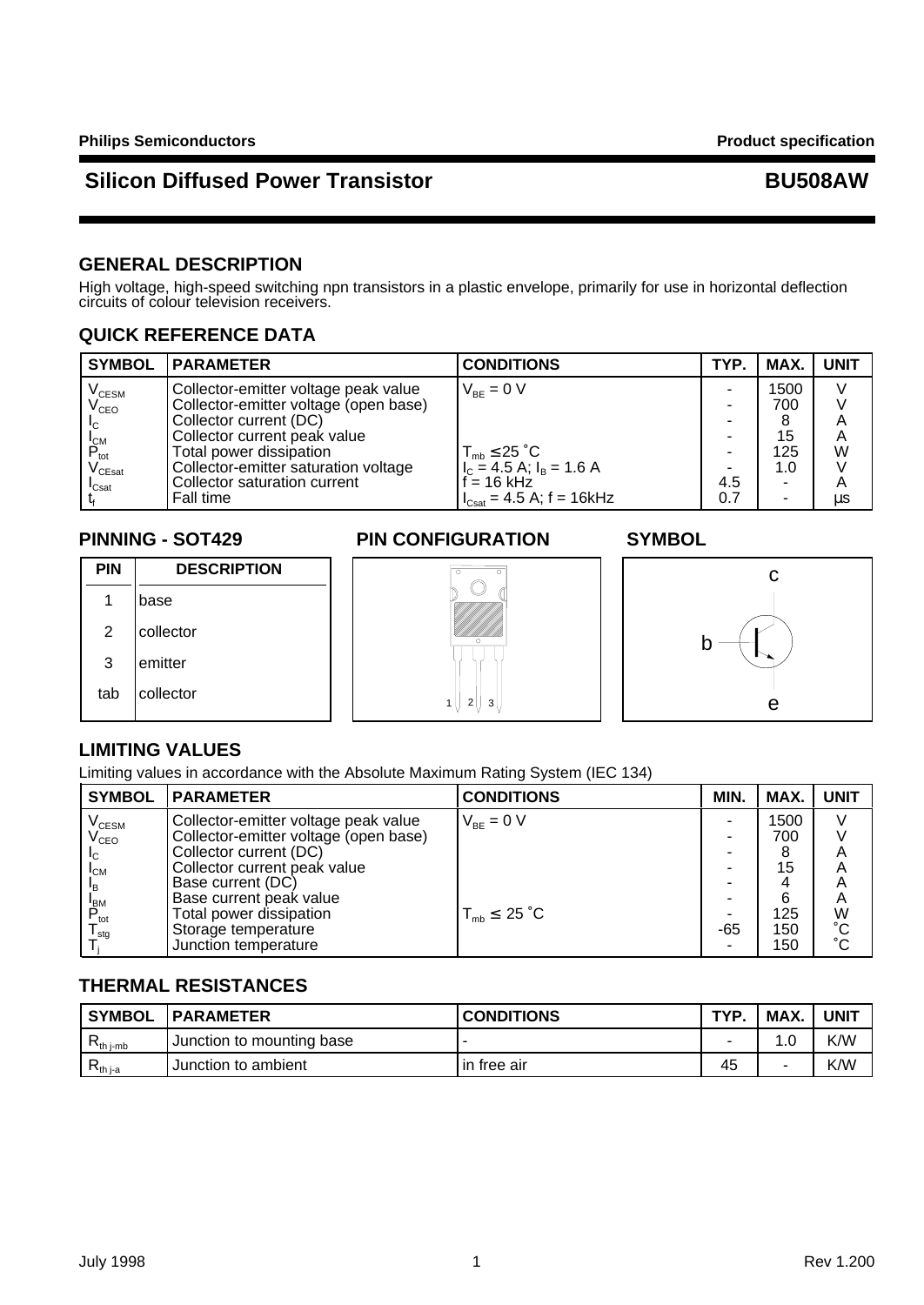# **STATIC CHARACTERISTICS**

 $T_{mb}$  = 25 °C unless otherwise specified

| <b>SYMBOL</b>                          | <b>PARAMETER</b>                      | <b>CONDITIONS</b>                                                                                                                                           | MIN. | TYP. | <b>MAX</b> | <b>UNIT</b> |
|----------------------------------------|---------------------------------------|-------------------------------------------------------------------------------------------------------------------------------------------------------------|------|------|------------|-------------|
| $I_{CES}$                              | Collector cut-off current             | $\begin{array}{c} V_{\text{BE}}=0 \text{ V};\ V_{\text{CE}}=V_{\text{CESMmax}}\\ V_{\text{BE}}=0 \text{ V};\ V_{\text{CE}}=V_{\text{CESMmax}}; \end{array}$ |      |      | 1.0        | mA          |
| $I_{CES}$                              |                                       |                                                                                                                                                             |      |      | 2.0        | mA          |
| <b>EBO</b>                             | Emitter cut-off current               | $T_i = 125 °C$<br>$V_{EB} = 6.0 V$ ; $I_C = 0 A$                                                                                                            |      |      | 10         | mA          |
| $\rm V_{CEOsus}$                       | Collector-emitter sustaining voltage  | $I_B = 0$ A; $I_C = 100$ mA;<br>$\overline{L}$ = 25 mH                                                                                                      | 700  |      |            |             |
| $\mathsf{V}_{\mathsf{C}\mathsf{East}}$ | Collector-emitter saturation voltages | $I_c = 4.5$ A; $I_B = 1.6$ A                                                                                                                                |      |      | 1.0        |             |
| $\mathsf{V}_{\mathsf{B}\mathsf{East}}$ | Base-emitter saturation voltage       | $I_c = 4.5$ A; $I_B = 2.0$ A                                                                                                                                |      |      | 1.1        |             |
| $n_{\text{\tiny FE}}$                  | DC current gain                       | $I_{C}$ = 100 mA; $V_{CF}$ = 5 V                                                                                                                            | 6    | 13   | 30         |             |

# **DYNAMIC CHARACTERISTICS**

 $T_{mb}$  = 25 °C unless otherwise specified

| <b>SYMBOL</b> | <b>PARAMETER</b>                                                                                   | <b>CONDITIONS</b>                                                                                                                                                                                                          | TYP.       | <b>MAX</b> | <b>UNIT</b> |
|---------------|----------------------------------------------------------------------------------------------------|----------------------------------------------------------------------------------------------------------------------------------------------------------------------------------------------------------------------------|------------|------------|-------------|
|               | Transition frequency at f = 5 MHz                                                                  | $I_c = 0.1$ A; $V_{CF} = 5$ V                                                                                                                                                                                              |            |            | <b>MHz</b>  |
| $C_{\rm c}$   | Collector capacitance at $f = 1$ MHz                                                               | $V_{CB} = 10 V$                                                                                                                                                                                                            | 125        |            | pF          |
|               | Switching times (16 kHz line<br>deflection circuit)<br>Turn-off storage time<br>Turn-off fall time | $\begin{cases}\nI_{\text{Csat}} = 4.5 \text{ A}; L_c = 1 \text{ mH}; C_{\text{fb}} = 4 \text{ nF} \\ I_{\text{B(end)}} = 1.4 \text{ A}; L_{\text{B}} = 6 \text{ }\mu\text{H}; -V_{\text{BB}} = -4 \text{ V};\n\end{cases}$ | 6.5<br>0.7 | ۰<br>۰     | μs<br>μs    |





**<sup>1</sup>** Measured with half sine-wave voltage (curve tracer).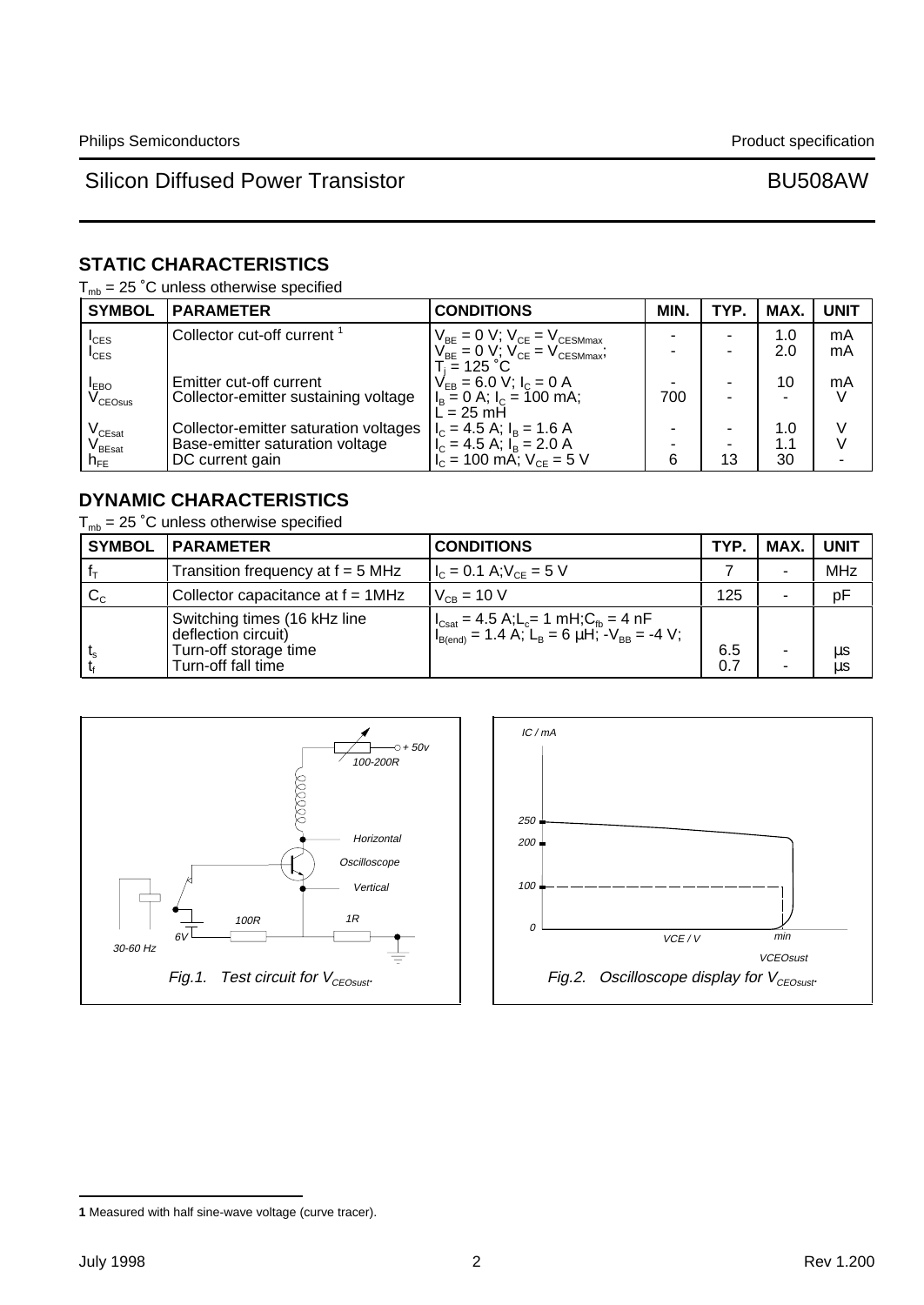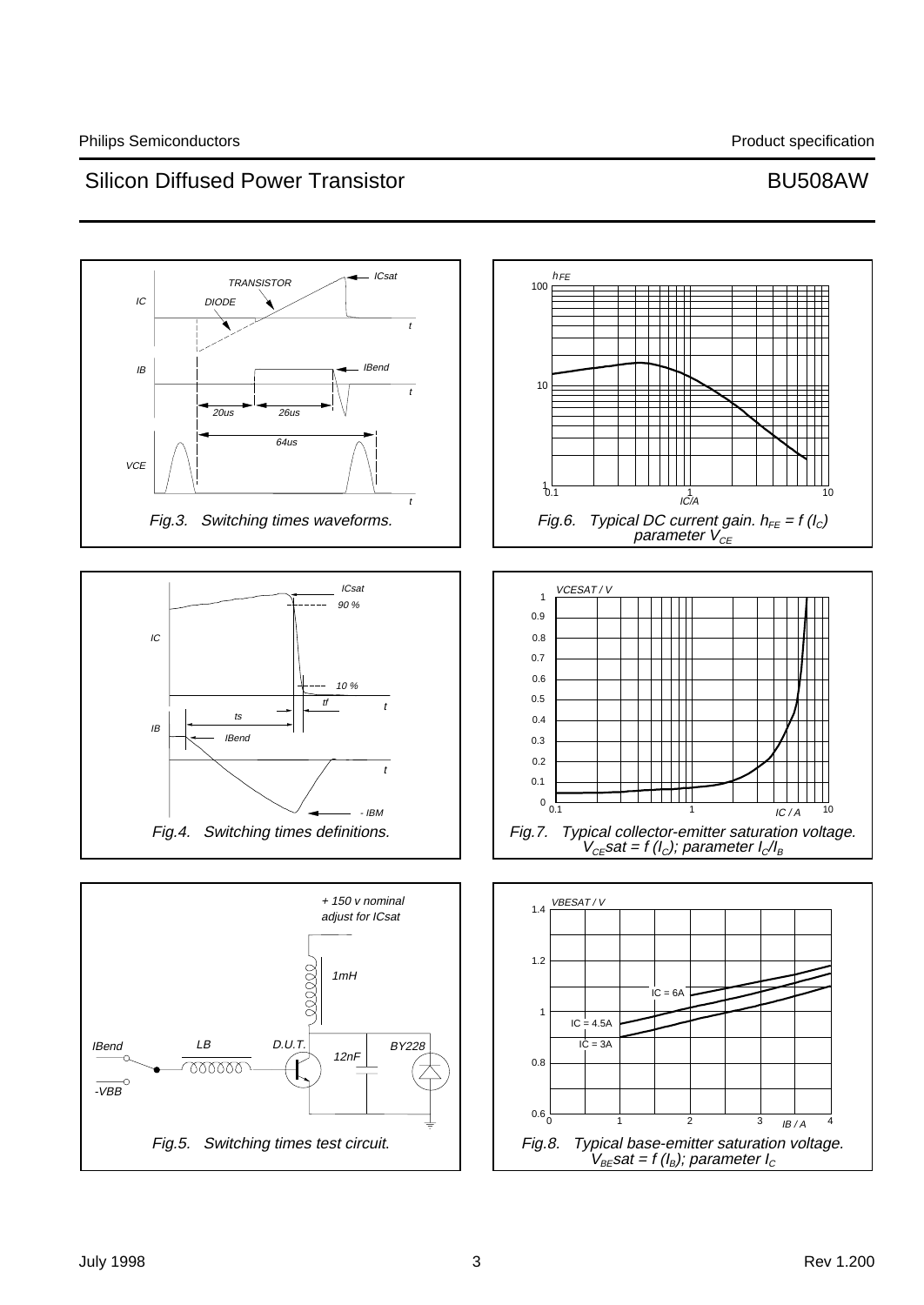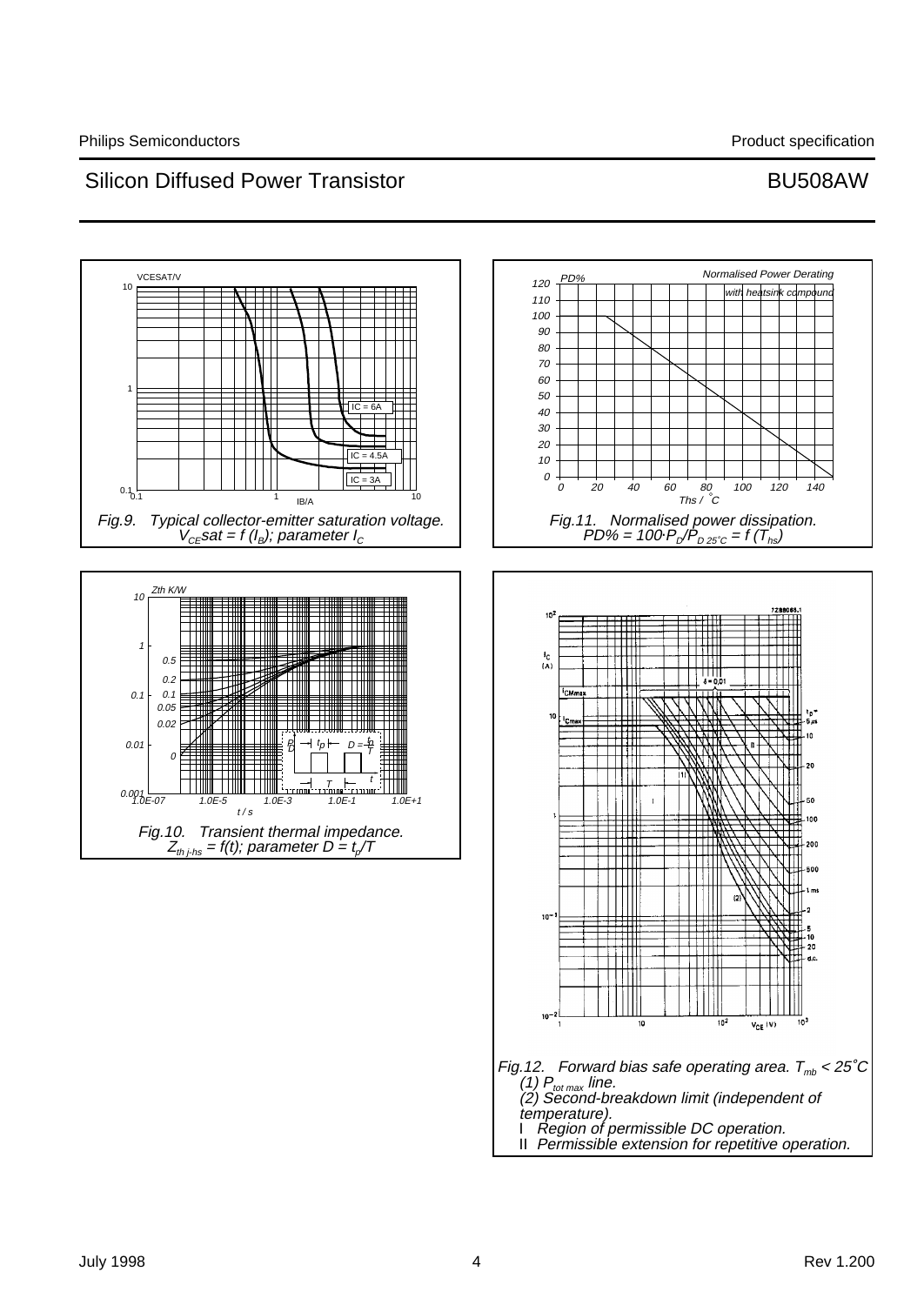# **MECHANICAL DATA**



### **Notes**

1. Refer to mounting instructions for SOT429 envelope.

2. Epoxy meets UL94 V0 at 1/8".